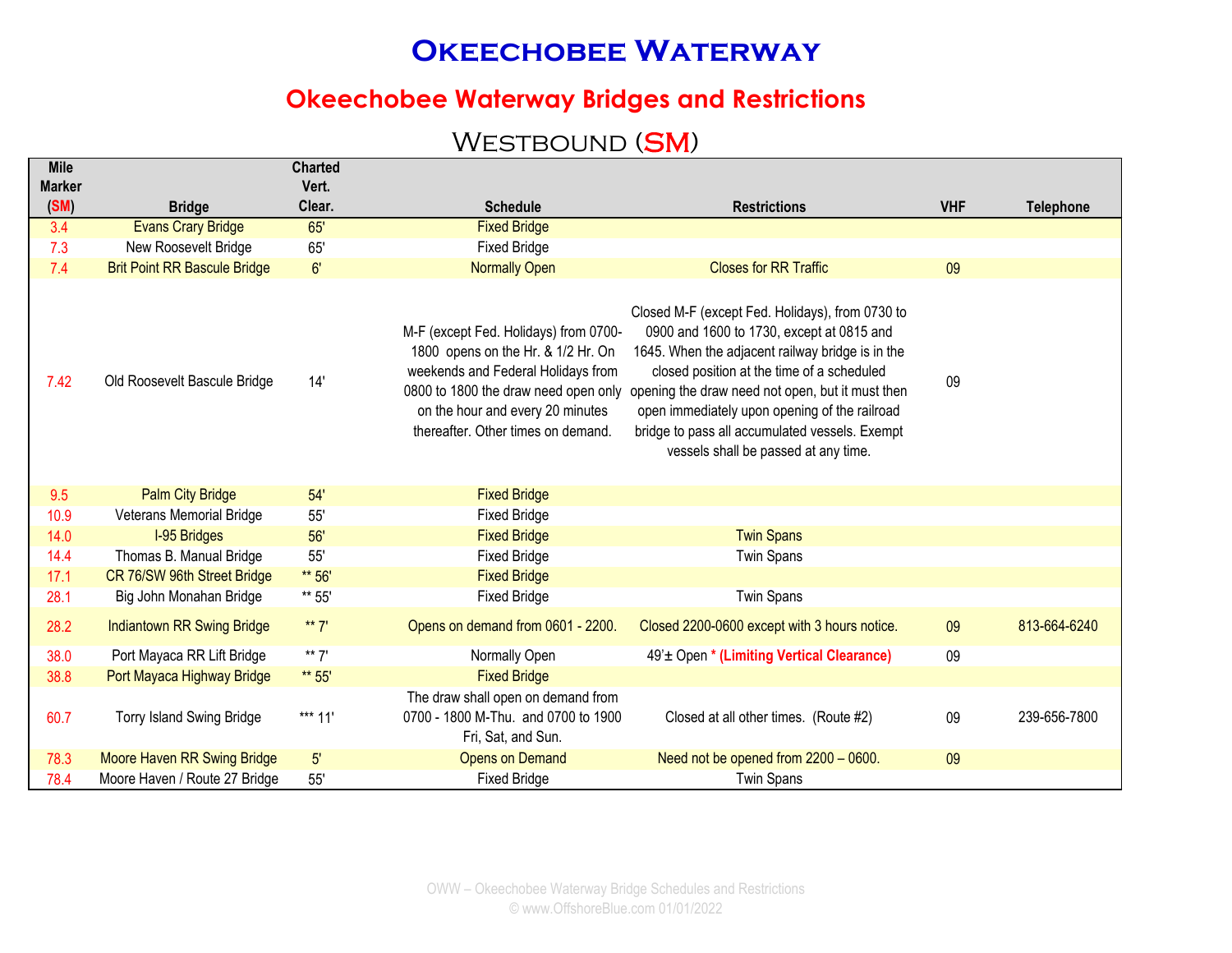#### **Okeechobee Waterway Bridges and Restrictions**

| <b>Mile</b><br><b>Marker</b> |                                             | <b>Charted</b><br>Vert. |                                                                       |                                                                                                                                    |            |                   |
|------------------------------|---------------------------------------------|-------------------------|-----------------------------------------------------------------------|------------------------------------------------------------------------------------------------------------------------------------|------------|-------------------|
| (SM)                         | <b>Bridge</b>                               | Clear.                  | <b>Schedule</b>                                                       | <b>Restrictions</b>                                                                                                                | <b>VHF</b> | <b>Telephone</b>  |
| 103.0                        | LaBelle Bascule Bridge                      | 28'                     | Opens on demand from 0601 - 2200.                                     | Closed M-F 0700 - 0900 and 1600 - 1800.<br>Closed from 2200-0600 daily except with 3 hours<br>notice.                              | 09         | 239-728-2704      |
| 108.2                        | Fort Denaud Swing Bridge                    | $9^\circ$               | Opens on demand from 0601 - 2200.                                     | Closed 2200 - 0600 except with 3 hours notice.                                                                                     | 09         | 863-675-5222      |
| 116.0                        | <b>Alva Bascule Bridge</b>                  | 23'                     | Opens on demand from 0601 - 2200.                                     | Closed 2200 - 0600 except with 3 hours notice.                                                                                     | 09         | 239-573-1680 x408 |
| 126.3                        | Route 31/W.Piggott Bascule<br><b>Bridge</b> | 27'                     | Opens on demand from 0601 - 2200.                                     | Closed 2200 - 0600 except with 3 hours notice.                                                                                     | 09         | 239-656-7800      |
| 128.9                        | <b>I-75 Bridges</b>                         | 55'                     | <b>Fixed Bridge</b>                                                   | <b>Twin Spans</b>                                                                                                                  |            |                   |
| 129.9                        | † SCL RR Bascule Bridge                     | 5'                      | Normally Open. Caution: Open bascule<br>over hangs channel above 55'. | <b>Caution: Bridge Deteriorating</b>                                                                                               | 09         |                   |
| 134.4                        | <b>Thomas Edison Twin Bridges</b>           | 56'                     | <b>Fixed Bridge</b>                                                   | <b>Twin Spans</b>                                                                                                                  |            |                   |
| 135.1                        | Caloosahatchee Bridge                       | 55'                     | <b>Fixed Bridge</b>                                                   |                                                                                                                                    |            |                   |
| 138.6                        | <b>Mid Point Memorial Bridge</b>            | 55'                     | <b>Fixed Bridge</b>                                                   |                                                                                                                                    |            |                   |
| 142.0                        | Cape Coral Bridges                          | 55'                     | <b>Fixed Bridge</b>                                                   | <b>Twin Spans</b>                                                                                                                  |            |                   |
| 156.9                        | <b>Sanibel Causeway Bridge</b>              | 70'                     | Fixed Bridge "A" Span                                                 |                                                                                                                                    |            |                   |
|                              |                                             |                         | *Please Note: Limiting Vertical Clearance for the Waterway.           |                                                                                                                                    |            |                   |
|                              |                                             |                         | ** Based on 14.5' water level.                                        |                                                                                                                                    |            |                   |
|                              |                                             |                         | *** Based on 12.56' water level.                                      |                                                                                                                                    |            |                   |
|                              |                                             |                         |                                                                       | † Above 55' vertical clearance, the bascule span overhangs the channel. Caution - The Substructure of this bridge is deteriorating |            |                   |
|                              |                                             |                         |                                                                       | and parts have been reported floating in the waterway. Mariners are advised to remain vigilant when transiting this area.          |            |                   |
|                              |                                             |                         |                                                                       | Please Note: Low water levels in Lake Okeechobee may result in lock schedule changes at the W.P. Franklin and St. Lucie Locks.     |            |                   |
|                              |                                             |                         |                                                                       |                                                                                                                                    |            |                   |

### WESTBOUND (SM)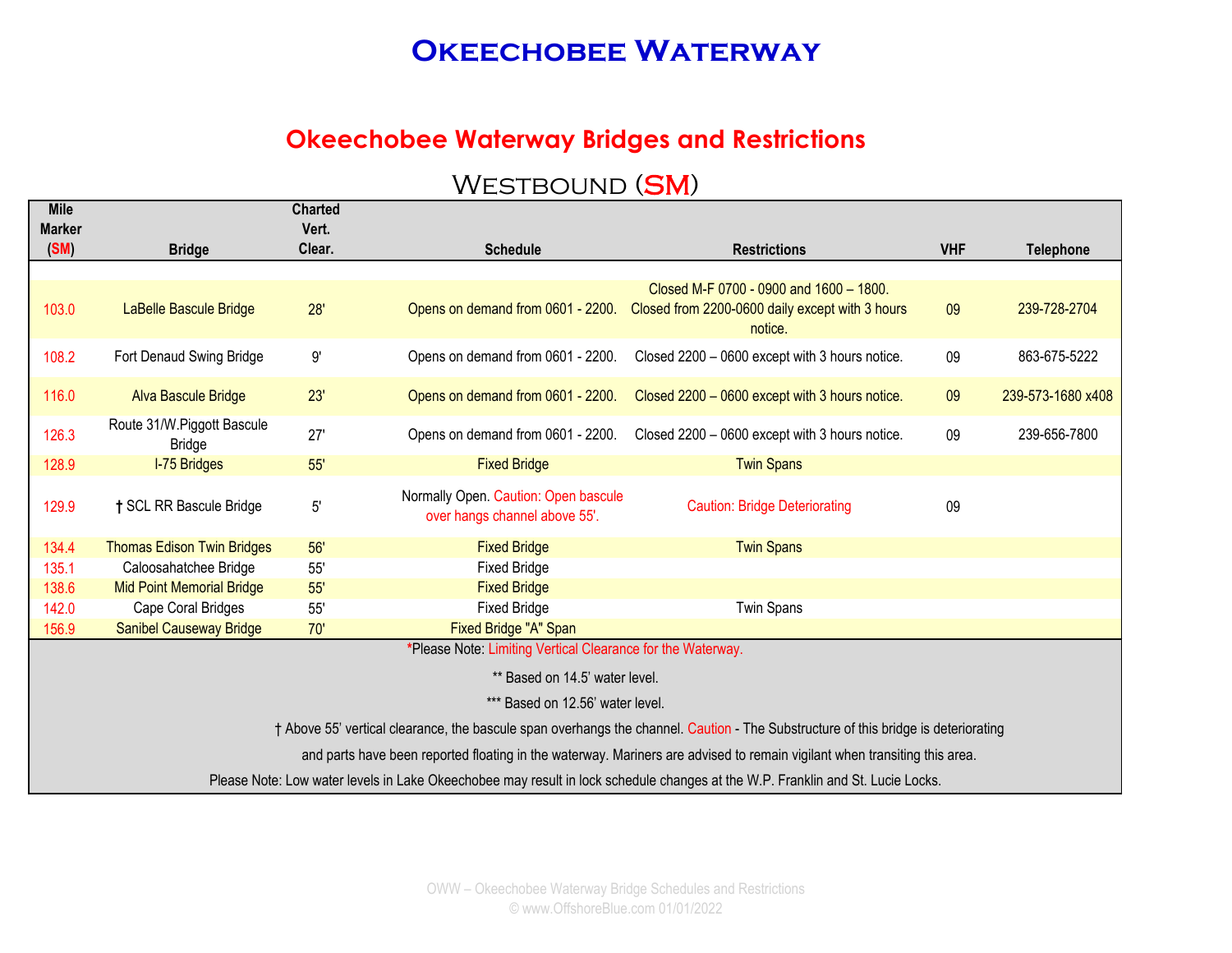#### **Okeechobee Waterway Bridges and Restrictions**

### WESTBOUND (NM)

| <b>MIIE</b>   |                                     | Charted |                                                                                                                                                                                                                                     |                                                                                                                                                                                                                                                                                                                                                                                               |            |                  |
|---------------|-------------------------------------|---------|-------------------------------------------------------------------------------------------------------------------------------------------------------------------------------------------------------------------------------------|-----------------------------------------------------------------------------------------------------------------------------------------------------------------------------------------------------------------------------------------------------------------------------------------------------------------------------------------------------------------------------------------------|------------|------------------|
| <b>Marker</b> |                                     | Vert.   |                                                                                                                                                                                                                                     |                                                                                                                                                                                                                                                                                                                                                                                               |            |                  |
| (NM)          | <b>Bridge</b>                       | Clear.  | <b>Schedule</b>                                                                                                                                                                                                                     | <b>Restrictions</b>                                                                                                                                                                                                                                                                                                                                                                           | <b>VHF</b> | <b>Telephone</b> |
| 3.0           | <b>Evans Crary Bridge</b>           | 65'     | <b>Fixed Bridge</b>                                                                                                                                                                                                                 |                                                                                                                                                                                                                                                                                                                                                                                               |            |                  |
| 6.3           | New Roosevelt Bridge                | 65'     | <b>Fixed Bridge</b>                                                                                                                                                                                                                 |                                                                                                                                                                                                                                                                                                                                                                                               |            |                  |
| 6.4           | <b>Brit Point RR Bascule Bridge</b> | 6'      | <b>Normally Open</b>                                                                                                                                                                                                                | <b>Closes for RR Traffic</b>                                                                                                                                                                                                                                                                                                                                                                  | 09         |                  |
| 6.4           | Old Roosevelt Bascule Bridge        | 14'     | M-F (except Fed. Holidays) from 0700-<br>1800 opens on the Hr. & 1/2 Hr. On<br>weekends and Federal Holidays from<br>0800 to 1800 the draw need open only<br>on the hour and every 20 minutes<br>thereafter. Other times on demand. | Closed M-F (except Fed. Holidays), from 0730 to<br>0900 and 1600 to 1730, except at 0815 and<br>1645. When the adjacent railway bridge is in the<br>closed position at the time of a scheduled<br>opening the draw need not open, but it must then<br>open immediately upon opening of the railroad<br>bridge to pass all accumulated vessels. Exempt<br>vessels shall be passed at any time. | 09         |                  |
| 8.3           | <b>Palm City Bridge</b>             | 54'     | <b>Fixed Bridge</b>                                                                                                                                                                                                                 |                                                                                                                                                                                                                                                                                                                                                                                               |            |                  |
| 9.5           | Veterans Memorial Bridge            | 55'     | <b>Fixed Bridge</b>                                                                                                                                                                                                                 |                                                                                                                                                                                                                                                                                                                                                                                               |            |                  |
| 12.2          | <b>I-95 Bridges</b>                 | 56'     | <b>Fixed Bridge</b>                                                                                                                                                                                                                 | <b>Twin Spans</b>                                                                                                                                                                                                                                                                                                                                                                             |            |                  |
| 12.5          | Thomas B. Manual Bridge             | 55'     | <b>Fixed Bridge</b>                                                                                                                                                                                                                 | <b>Twin Spans</b>                                                                                                                                                                                                                                                                                                                                                                             |            |                  |
| 14.9          | CR 76/SW 96th Street Bridge         | ** 56'  | <b>Fixed Bridge</b>                                                                                                                                                                                                                 |                                                                                                                                                                                                                                                                                                                                                                                               |            |                  |
| 24.4          | Big John Monahan Bridge             | ** 55'  | <b>Fixed Bridge</b>                                                                                                                                                                                                                 | Twin Spans                                                                                                                                                                                                                                                                                                                                                                                    |            |                  |
| 24.5          | Indiantown RR Swing Bridge          | ** $7'$ | Opens on demand from 0601 - 2200.                                                                                                                                                                                                   | Closed 2200-0600 except with 3 hours notice.                                                                                                                                                                                                                                                                                                                                                  | 09         | 813-664-6240     |
| 33.0          | Port Mayaca RR Lift Bridge          | $** 7'$ | Normally Open                                                                                                                                                                                                                       | 49' <sup>±</sup> Open * (Limiting Vertical Clearance)                                                                                                                                                                                                                                                                                                                                         | 09         |                  |
| 33.7          | Port Mayaca Highway Bridge          | ** 55'  | <b>Fixed Bridge</b>                                                                                                                                                                                                                 |                                                                                                                                                                                                                                                                                                                                                                                               |            |                  |
| 52.7          | Torry Island Swing Bridge           | *** 11' | The draw shall open on demand from<br>0700 - 1800 M-Thu. and 0700 to 1900<br>Fri, Sat, and Sun.                                                                                                                                     | Closed at all other times. (Route #2)                                                                                                                                                                                                                                                                                                                                                         | 09         | 239-656-7800     |
| 68.0          | Moore Haven RR Swing Bridge         | 5'      | <b>Opens on Demand</b>                                                                                                                                                                                                              | Need not be opened from 2200 - 0600.                                                                                                                                                                                                                                                                                                                                                          | 09         |                  |
| 68.1          | Moore Haven / Route 27 Bridge       | 55'     | <b>Fixed Bridge</b>                                                                                                                                                                                                                 | <b>Twin Spans</b>                                                                                                                                                                                                                                                                                                                                                                             |            |                  |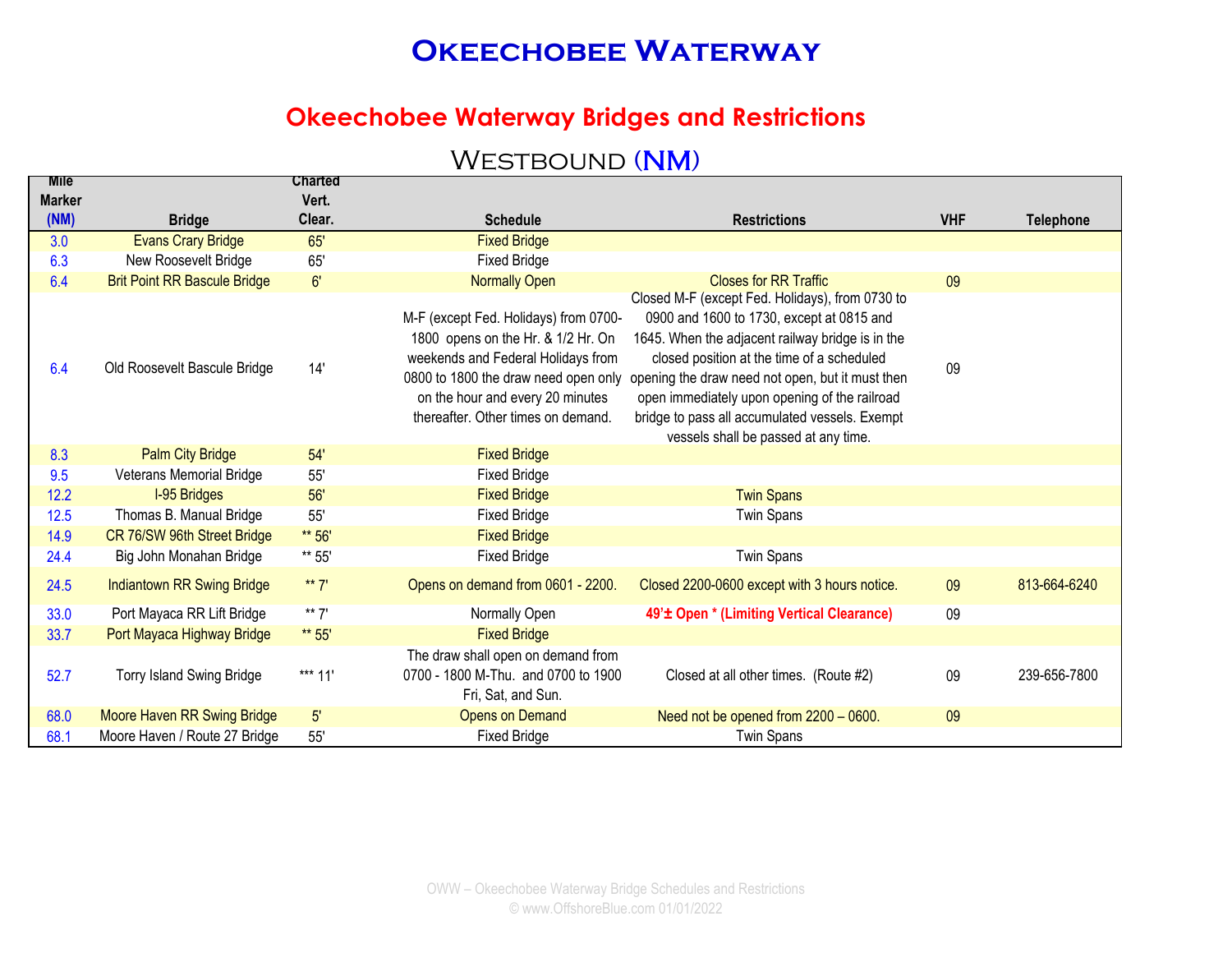#### **Okeechobee Waterway Bridges and Restrictions**

| <b>Mile</b><br><b>Marker</b> |                                   | <b>Charted</b><br>Vert. |                                                                       |                                                                                                                                    |            |                   |
|------------------------------|-----------------------------------|-------------------------|-----------------------------------------------------------------------|------------------------------------------------------------------------------------------------------------------------------------|------------|-------------------|
| (NM)                         | <b>Bridge</b>                     | Clear.                  | <b>Schedule</b>                                                       | <b>Restrictions</b>                                                                                                                | <b>VHF</b> | <b>Telephone</b>  |
| 89.5                         | LaBelle Bascule Bridge            | 28'                     | Opens on demand from 0601 - 2200.                                     | Closed M-F 0700 - 0900 and 1600 - 1800.<br>Closed from 2200-0600 daily except with 3 hours<br>notice.                              | 09         | 239-728-2704      |
| 94.0                         | Fort Denaud Swing Bridge          | 9'                      | Opens on demand from 0601 - 2200.                                     | Closed 2200 - 0600 except with 3 hours notice.                                                                                     | 09         | 863-675-5222      |
| 100.8                        | Alva Bascule Bridge               | 23'                     | Opens on demand from 0601 - 2200.                                     | Closed 2200 - 0600 except with 3 hours notice.                                                                                     | 09         | 239-573-1680 x408 |
| 109.8                        | Route 31/W.Piggott Bascule Bridge | 27'                     | Opens on demand from 0601 - 2200.                                     | Closed 2200 - 0600 except with 3 hours notice.                                                                                     | 09         | 239-656-7800      |
| 112.0                        | <b>I-75 Bridges</b>               | 55'                     | <b>Fixed Bridge</b>                                                   | <b>Twin Spans</b>                                                                                                                  |            |                   |
| 112.9                        | † SCL RR Bascule Bridge           | 5'                      | Normally Open. Caution: Open bascule<br>over hangs channel above 55'. | Caution: Bridge Deteriorating                                                                                                      | 09         |                   |
| 116.8                        | <b>Thomas Edison Twin Bridges</b> | 56'                     | <b>Fixed Bridge</b>                                                   | <b>Twin Spans</b>                                                                                                                  |            |                   |
| 117.4                        | Caloosahatchee Bridge             | 55'                     | <b>Fixed Bridge</b>                                                   |                                                                                                                                    |            |                   |
| 120.4                        | <b>Mid Point Memorial Bridge</b>  | 55'                     | <b>Fixed Bridge</b>                                                   |                                                                                                                                    |            |                   |
| 123.4                        | Cape Coral Bridges                | 55'                     | <b>Fixed Bridge</b>                                                   | <b>Twin Spans</b>                                                                                                                  |            |                   |
| 136.3                        | <b>Sanibel Causeway Bridge</b>    | 70'                     | Fixed Bridge "A" Span                                                 |                                                                                                                                    |            |                   |
|                              |                                   |                         |                                                                       |                                                                                                                                    |            |                   |
|                              |                                   |                         | *Please Note: Limiting Vertical Clearance for the Waterway.           |                                                                                                                                    |            |                   |
|                              |                                   |                         | ** Based on 14.5' water level.                                        |                                                                                                                                    |            |                   |
|                              |                                   |                         | *** Based on 12.56' water level.                                      |                                                                                                                                    |            |                   |
|                              |                                   |                         |                                                                       | † Above 55' vertical clearance, the bascule span overhangs the channel. Caution - The Substructure of this bridge is deteriorating |            |                   |
|                              |                                   |                         |                                                                       | and parts have been reported floating in the waterway. Mariners are advised to remain vigilant when transiting this area.          |            |                   |
|                              |                                   |                         |                                                                       | Please Note: Low water levels in Lake Okeechobee may result in lock schedule changes at the W.P. Franklin and St. Lucie Locks.     |            |                   |
|                              |                                   |                         |                                                                       |                                                                                                                                    |            |                   |

### WESTBOUND (NM)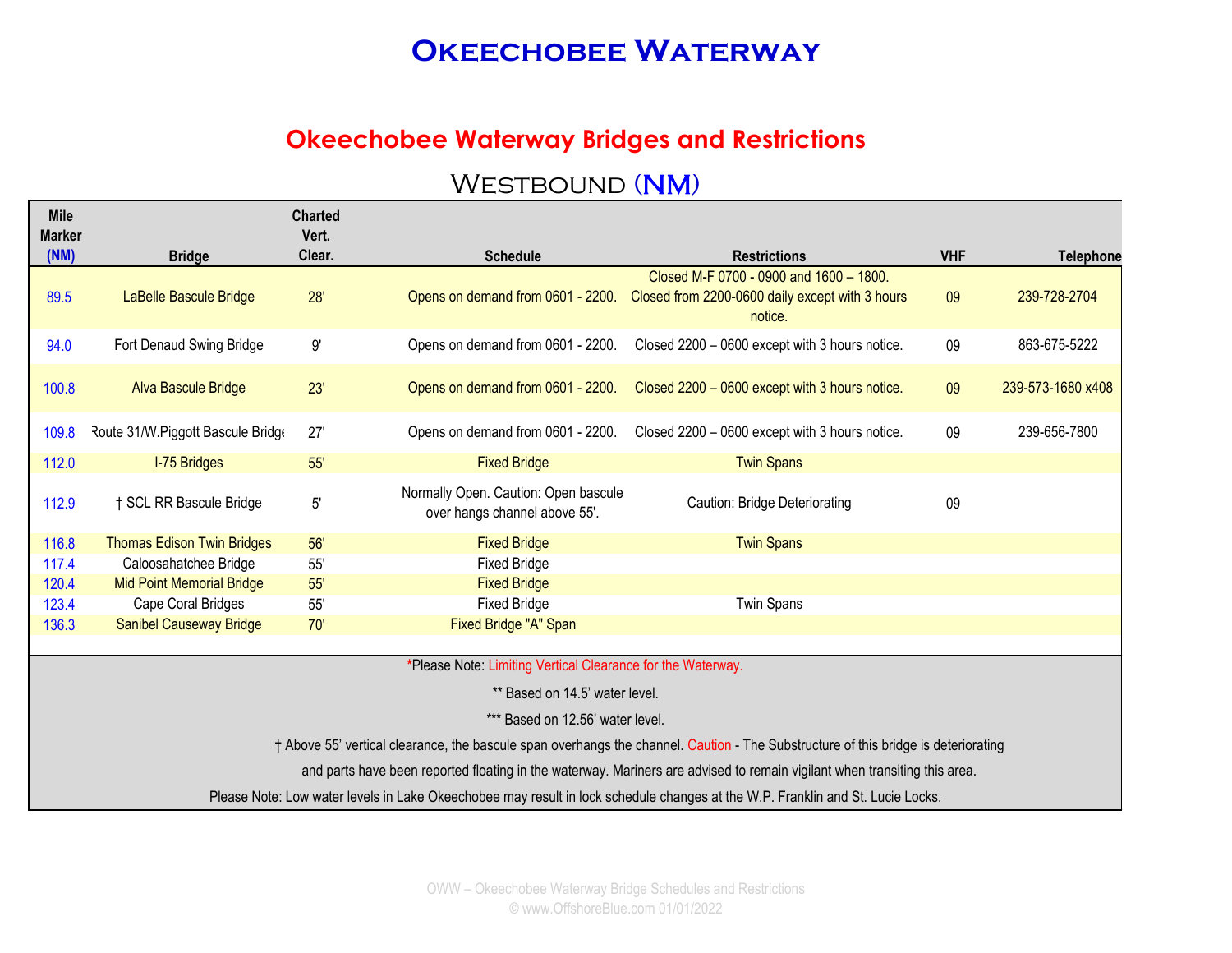#### **Okeechobee Waterway Bridges and Restrictions**

### WESTBOUND (KM)

| <b>Mile</b>   |                                     | <b>Charted</b> |                                                                                                                                                                                             |                                                                                                                                                                                                                                                                                                                                                                                                                                    |            |                  |
|---------------|-------------------------------------|----------------|---------------------------------------------------------------------------------------------------------------------------------------------------------------------------------------------|------------------------------------------------------------------------------------------------------------------------------------------------------------------------------------------------------------------------------------------------------------------------------------------------------------------------------------------------------------------------------------------------------------------------------------|------------|------------------|
| <b>Marker</b> |                                     | Vert.          |                                                                                                                                                                                             |                                                                                                                                                                                                                                                                                                                                                                                                                                    |            |                  |
| (KM)          | <b>Bridge</b>                       | Clear.         | <b>Schedule</b>                                                                                                                                                                             | <b>Restrictions</b>                                                                                                                                                                                                                                                                                                                                                                                                                | <b>VHF</b> | <b>Telephone</b> |
| 5.5           | <b>Evans Crary Bridge</b>           | 65'            | <b>Fixed Bridge</b>                                                                                                                                                                         |                                                                                                                                                                                                                                                                                                                                                                                                                                    |            |                  |
| 11.7          | New Roosevelt Bridge                | 65'            | <b>Fixed Bridge</b>                                                                                                                                                                         |                                                                                                                                                                                                                                                                                                                                                                                                                                    |            |                  |
| 11.9          | <b>Brit Point RR Bascule Bridge</b> | 6'             | <b>Normally Open</b>                                                                                                                                                                        | <b>Closes for RR Traffic</b>                                                                                                                                                                                                                                                                                                                                                                                                       | 09         |                  |
| 11.9          | Old Roosevelt Bascule Bridge        | 14'            | M-F (except Fed. Holidays) from 0700-<br>1800 opens on the Hr. & 1/2 Hr. On<br>weekends and Federal Holidays from<br>on the hour and every 20 minutes<br>thereafter. Other times on demand. | Closed M-F (except Fed. Holidays), from 0730 to<br>0900 and 1600 to 1730, except at 0815 and<br>1645. When the adjacent railway bridge is in the<br>closed position at the time of a scheduled<br>0800 to 1800 the draw need open only opening the draw need not open, but it must then<br>open immediately upon opening of the railroad<br>bridge to pass all accumulated vessels. Exempt<br>vessels shall be passed at any time. | 09         |                  |
| 15.3          | <b>Palm City Bridge</b>             | 54'            | <b>Fixed Bridge</b>                                                                                                                                                                         |                                                                                                                                                                                                                                                                                                                                                                                                                                    |            |                  |
| 17.5          | Veterans Memorial Bridge            | 55'            | <b>Fixed Bridge</b>                                                                                                                                                                         |                                                                                                                                                                                                                                                                                                                                                                                                                                    |            |                  |
| 22.5          | <b>I-95 Bridges</b>                 | 56'            | <b>Fixed Bridge</b>                                                                                                                                                                         | <b>Twin Spans</b>                                                                                                                                                                                                                                                                                                                                                                                                                  |            |                  |
| 23.2          | Thomas B. Manual Bridge             | 55'            | <b>Fixed Bridge</b>                                                                                                                                                                         | <b>Twin Spans</b>                                                                                                                                                                                                                                                                                                                                                                                                                  |            |                  |
| 27.5          | CR 76/SW 96th Street Bridge         | ** 56'         | <b>Fixed Bridge</b>                                                                                                                                                                         |                                                                                                                                                                                                                                                                                                                                                                                                                                    |            |                  |
| 45.2          | Big John Monahan Bridge             | ** 55'         | <b>Fixed Bridge</b>                                                                                                                                                                         | <b>Twin Spans</b>                                                                                                                                                                                                                                                                                                                                                                                                                  |            |                  |
| 45.4          | <b>Indiantown RR Swing Bridge</b>   | ** $7'$        | Opens on demand from 0601 - 2200.                                                                                                                                                           | Closed 2200-0600 except with 3 hours notice.                                                                                                                                                                                                                                                                                                                                                                                       | 09         | 813-664-6240     |
| 61.2          | Port Mayaca RR Lift Bridge          | ** $7'$        | Normally Open                                                                                                                                                                               | 49' <sup>±</sup> Open * (Limiting Vertical Clearance)                                                                                                                                                                                                                                                                                                                                                                              | 09         |                  |
| 62.4          | Port Mayaca Highway Bridge          | ** 55'         | <b>Fixed Bridge</b>                                                                                                                                                                         |                                                                                                                                                                                                                                                                                                                                                                                                                                    |            |                  |
| 97.7          | <b>Torry Island Swing Bridge</b>    | *** 11'        | The draw shall open on demand from<br>0700 - 1800 M-Thu. and 0700 to 1900<br>Fri, Sat, and Sun.                                                                                             | Closed at all other times. (Route #2)                                                                                                                                                                                                                                                                                                                                                                                              | 09         | 239-656-7800     |
| 126.0         | Moore Haven RR Swing Bridge         | 5'             | <b>Opens on Demand</b>                                                                                                                                                                      | Need not be opened from 2200 - 0600.                                                                                                                                                                                                                                                                                                                                                                                               | 09         |                  |
| 126.2         | Moore Haven / Route 27 Bridge       | 55'            | <b>Fixed Bridge</b>                                                                                                                                                                         | <b>Twin Spans</b>                                                                                                                                                                                                                                                                                                                                                                                                                  |            |                  |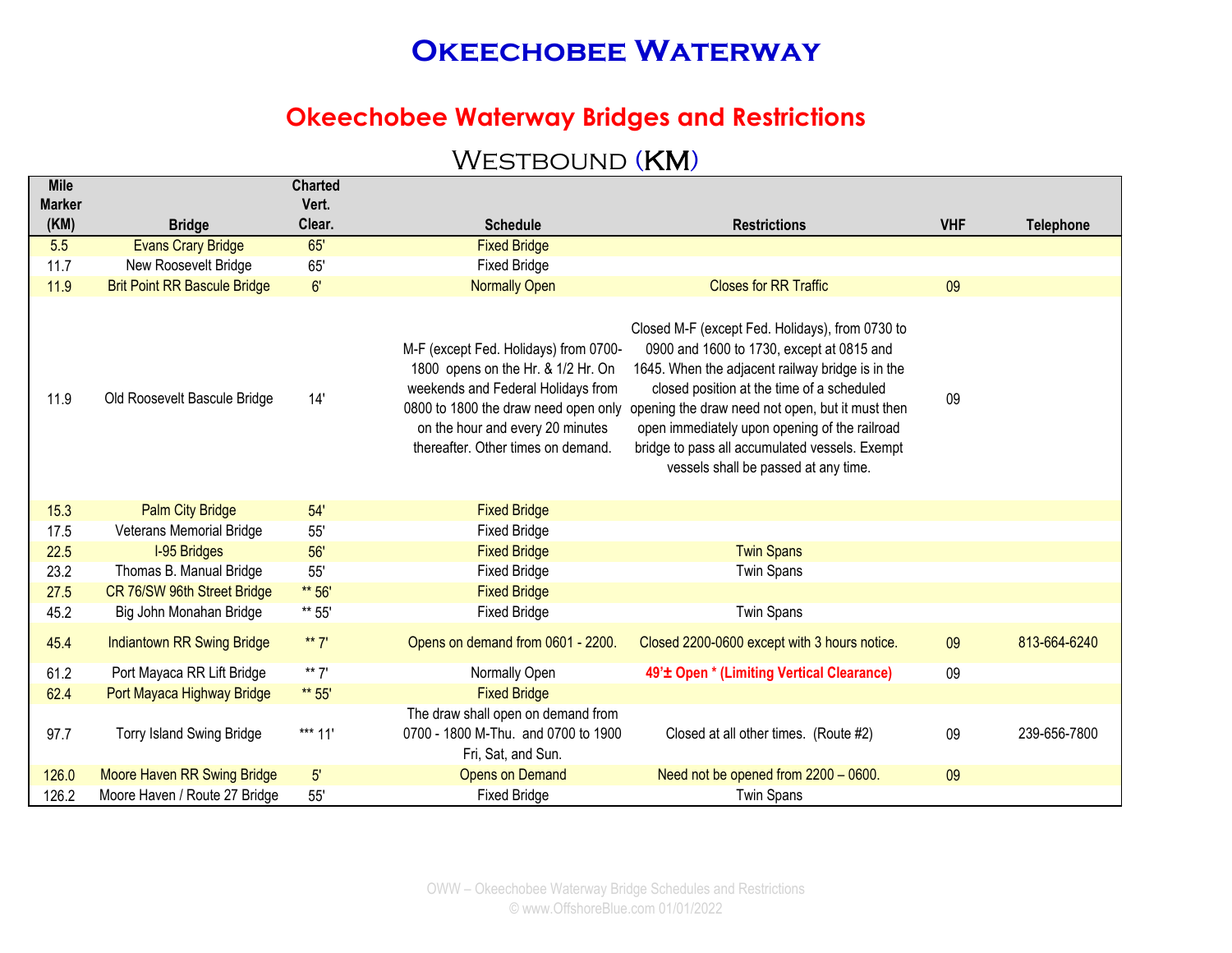### **Okeechobee Waterway Bridges and Restrictions**

#### WESTBOUND (KM)

**Charted** 

**Mile** 

| <b>MIIG</b><br><b>Marker</b><br>(KM) | <b>Bridge</b>                               | <b>Charted</b><br>Vert.<br>Clear. | <b>Schedule</b>                                                       | <b>Restrictions</b>                                                                                                                | <b>VHF</b> | <b>Telephone</b>  |
|--------------------------------------|---------------------------------------------|-----------------------------------|-----------------------------------------------------------------------|------------------------------------------------------------------------------------------------------------------------------------|------------|-------------------|
|                                      |                                             |                                   |                                                                       | Closed M-F 0700 - 0900 and 1600 - 1800.                                                                                            |            |                   |
| 165.8                                | LaBelle Bascule Bridge                      | 28'                               | Opens on demand from 0601 - 2200.                                     | Closed from 2200-0600 daily except with 3 hours<br>notice.                                                                         | 09         | 239-728-2704      |
| 174.1                                | Fort Denaud Swing Bridge                    | $9^\circ$                         | Opens on demand from 0601 - 2200.                                     | Closed 2200 - 0600 except with 3 hours notice.                                                                                     | 09         | 863-675-5222      |
| 186.7                                | <b>Alva Bascule Bridge</b>                  | 23'                               | Opens on demand from 0601 - 2200.                                     | Closed 2200 - 0600 except with 3 hours notice.                                                                                     | 09         | 239-573-1680 x408 |
| 203.3                                | Route 31/W.Piggott Bascule<br><b>Bridge</b> | 27'                               | Opens on demand from 0601 - 2200.                                     | Closed 2200 - 0600 except with 3 hours notice.                                                                                     | 09         | 239-656-7800      |
| 207.4                                | <b>I-75 Bridges</b>                         | 55'                               | <b>Fixed Bridge</b>                                                   | <b>Twin Spans</b>                                                                                                                  |            |                   |
| 209.1                                | † SCL RR Bascule Bridge                     | $5^{\circ}$                       | Normally Open. Caution: Open bascule<br>over hangs channel above 55'. | <b>Caution: Bridge Deteriorating</b>                                                                                               | 09         |                   |
| 216.3                                | <b>Thomas Edison Twin Bridges</b>           | 56'                               | <b>Fixed Bridge</b>                                                   | <b>Twin Spans</b>                                                                                                                  |            |                   |
| 217.4                                | Caloosahatchee Bridge                       | 55'                               | <b>Fixed Bridge</b>                                                   |                                                                                                                                    |            |                   |
| 223.1                                | <b>Mid Point Memorial Bridge</b>            | 55'                               | <b>Fixed Bridge</b>                                                   |                                                                                                                                    |            |                   |
| 228.5                                | Cape Coral Bridges                          | 55'                               | <b>Fixed Bridge</b>                                                   | <b>Twin Spans</b>                                                                                                                  |            |                   |
| 252.5                                | <b>Sanibel Causeway Bridge</b>              | 70'                               | Fixed Bridge "A" Span                                                 |                                                                                                                                    |            |                   |
|                                      |                                             |                                   | *Please Note: Limiting Vertical Clearance for the Waterway.           |                                                                                                                                    |            |                   |
|                                      |                                             |                                   | ** Based on 14.5' water level.                                        |                                                                                                                                    |            |                   |
|                                      |                                             |                                   | *** Based on 12.56' water level.                                      |                                                                                                                                    |            |                   |
|                                      |                                             |                                   |                                                                       | † Above 55' vertical clearance, the bascule span overhangs the channel. Caution - The Substructure of this bridge is deteriorating |            |                   |
|                                      |                                             |                                   |                                                                       | and parts have been reported floating in the waterway. Mariners are advised to remain vigilant when transiting this area.          |            |                   |
|                                      |                                             |                                   |                                                                       | Please Note: Low water levels in Lake Okeechobee may result in lock schedule changes at the W.P. Franklin and St. Lucie Locks.     |            |                   |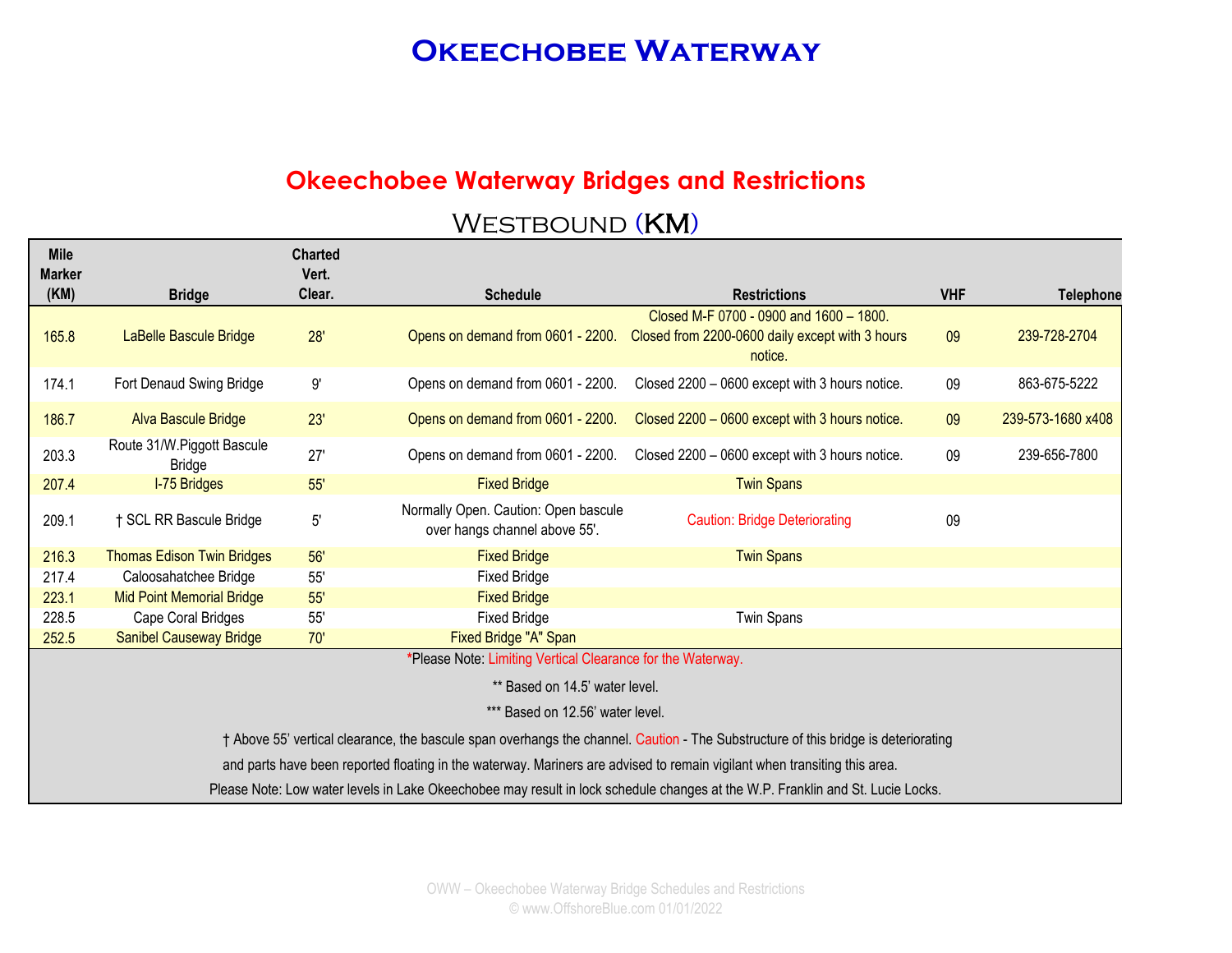#### **Okeechobee Waterway Bridges and Restrictions**

### EASTBOUND (SM)

| <b>Mile</b><br><b>Marker</b> |                                             | <b>Charted</b><br>Vert. |                                                                                                 |                                                                                                       |            |                   |
|------------------------------|---------------------------------------------|-------------------------|-------------------------------------------------------------------------------------------------|-------------------------------------------------------------------------------------------------------|------------|-------------------|
| (SM)                         | <b>Bridge</b>                               | Clear.                  | <b>Schedule</b>                                                                                 | <b>Restrictions</b>                                                                                   | <b>VHF</b> | <b>Telephone</b>  |
| 156.9                        | Sanibel Causeway Bridge                     | 70'                     | Fixed Bridge "A" Span                                                                           |                                                                                                       |            |                   |
| 142.0                        | <b>Cape Coral Bridges</b>                   | 55'                     | <b>Fixed Bridge</b>                                                                             | <b>Twin Spans</b>                                                                                     |            |                   |
| 138.6                        | Mid Point Memorial Bridge                   | 55'                     | <b>Fixed Bridge</b>                                                                             |                                                                                                       |            |                   |
| 135.1                        | Caloosahatchee Bridge                       | 55'                     | <b>Fixed Bridge</b>                                                                             |                                                                                                       |            |                   |
| 134.4                        | Thomas Edison Twin Bridges                  | 56'                     | <b>Fixed Bridge</b>                                                                             | <b>Twin Spans</b>                                                                                     |            |                   |
| 129.9                        | † SCL RR Bascule Bridge                     | 5'                      | Normally Open. Caution: Open bascule<br>over hangs channel above 55'.                           | Caution: Bridge Deteriorating                                                                         | 09         |                   |
| 128.9                        | <b>I-75 Bridges</b>                         | 55'                     | <b>Fixed Bridge</b>                                                                             | <b>Twin Spans</b>                                                                                     |            |                   |
| 126.3                        | Route 31/W.Piggott Bascule<br><b>Bridge</b> | 27'                     | Opens on demand from 0601 - 2200.                                                               | Closed 2200 - 0600 except with 3 hours notice.                                                        | 09         | 239-656-7800      |
| 116.0                        | <b>Alva Bascule Bridge</b>                  | 23'                     | Opens on demand from 0601 - 2200.                                                               | Closed 2200 - 0600 except with 3 hours notice.                                                        | 09         | 239-573-1680 x408 |
| 108.2                        | Fort Denaud Swing Bridge                    | 9'                      | Opens on demand from 0601 - 2200.                                                               | Closed 2200 - 0600 except with 3 hours notice.                                                        | 09         | 863-675-5222      |
| 103.0                        | LaBelle Bascule Bridge                      | 28'                     | Opens on demand from 0601 - 2200.                                                               | Closed M-F 0700 - 0900 and 1600 - 1800.<br>Closed from 2200-0600 daily except with 3 hours<br>notice. | 09         | 239-728-2704      |
| 78.4                         | Moore Haven / Route 27 Bridge               | 55'                     | <b>Fixed Bridge</b>                                                                             | <b>Twin Spans</b>                                                                                     |            |                   |
| 78.3                         | <b>Moore Haven RR Swing Bridge</b>          | 5'                      | <b>Opens on Demand</b>                                                                          | Need not be opened from 2200 - 0600.                                                                  | 09         |                   |
| 60.7                         | <b>Torry Island Swing Bridge</b>            | *** 11'                 | The draw shall open on demand from<br>0700 - 1800 M-Thu. and 0700 to 1900<br>Fri, Sat, and Sun. | Closed at all other times. (Route #2)                                                                 | 09         | 239-656-7800      |
| 38.8                         | Port Mayaca Highway Bridge                  | ** 55'                  | <b>Fixed Bridge</b>                                                                             |                                                                                                       |            |                   |
| 38.0                         | Port Mayaca RR Lift Bridge                  | ** 7'                   | Normally Open                                                                                   | 49'± Open * (Limiting Vertical Clearance)                                                             | 09         |                   |
| 28.2                         | <b>Indiantown RR Swing Bridge</b>           | ** $7'$                 | Opens on demand from 0601 - 2200.                                                               | Closed 2200-0600 except with 3 hours notice.                                                          | 09         | 813-664-6240      |
| 28.1                         | Big John Monahan Bridge                     | ** 55'                  | <b>Fixed Bridge</b>                                                                             | <b>Twin Spans</b>                                                                                     |            |                   |
| 17.1                         | CR 76/SW 96th Street Bridge                 | ** 56'                  | <b>Fixed Bridge</b>                                                                             |                                                                                                       |            |                   |
| 14.4                         | Thomas B. Manual Bridge                     | 55'                     | <b>Fixed Bridge</b>                                                                             | <b>Twin Spans</b>                                                                                     |            |                   |
| 14.0                         | <b>I-95 Bridges</b>                         | 56'                     | <b>Fixed Bridge</b>                                                                             | <b>Twin Spans</b>                                                                                     |            |                   |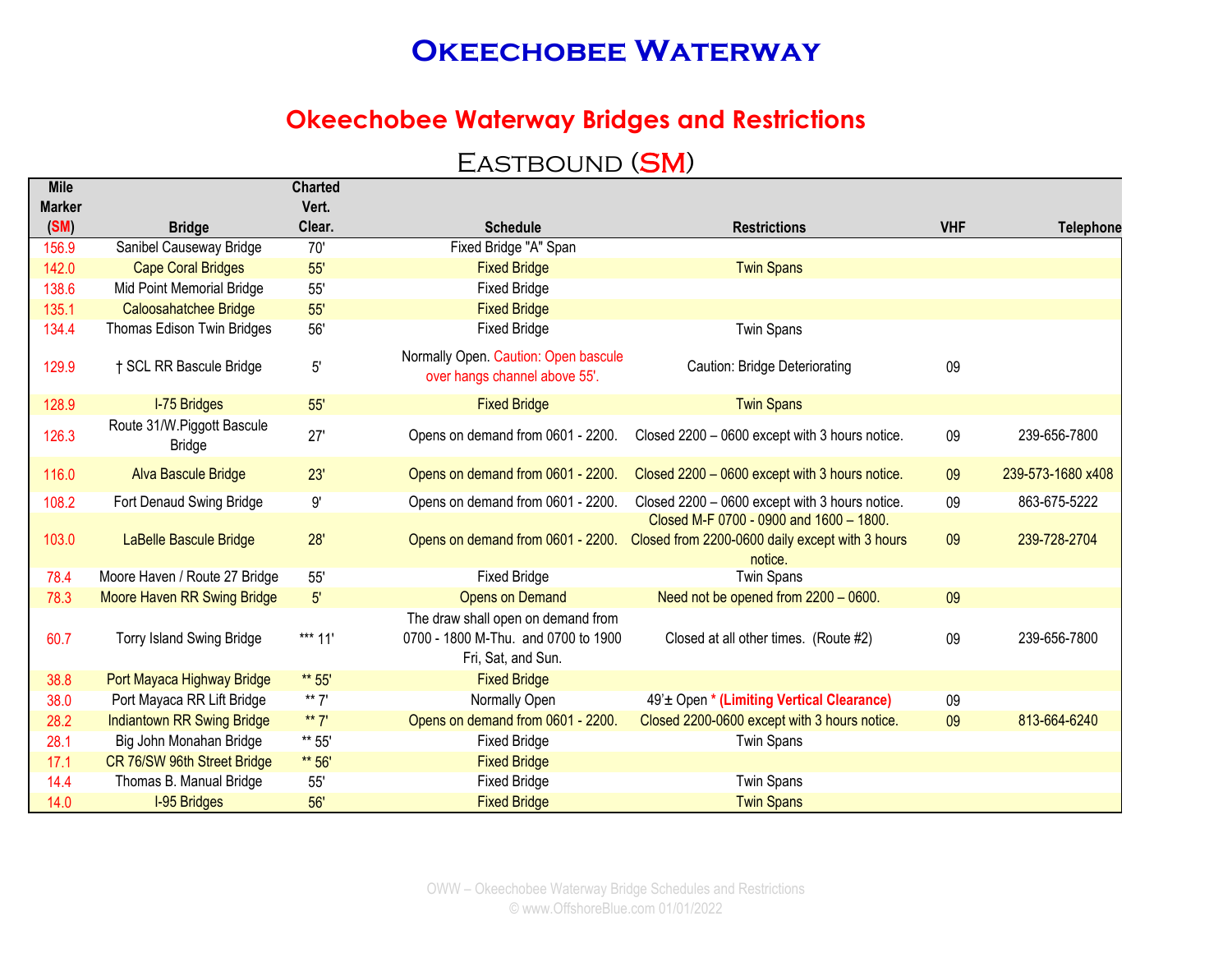#### **Okeechobee Waterway Bridges and Restrictions**

### EASTBOUND (SM)

| <b>Mile</b>   |                                     | <b>Charted</b> |                                                                                                                                                                                             |                                                                                                                                                                                                                                                                                                                                                                                                                                    |            |                  |
|---------------|-------------------------------------|----------------|---------------------------------------------------------------------------------------------------------------------------------------------------------------------------------------------|------------------------------------------------------------------------------------------------------------------------------------------------------------------------------------------------------------------------------------------------------------------------------------------------------------------------------------------------------------------------------------------------------------------------------------|------------|------------------|
| <b>Marker</b> |                                     | Vert.          |                                                                                                                                                                                             |                                                                                                                                                                                                                                                                                                                                                                                                                                    |            |                  |
| (SM)          | <b>Bridge</b>                       | Clear.         | <b>Schedule</b>                                                                                                                                                                             | <b>Restrictions</b>                                                                                                                                                                                                                                                                                                                                                                                                                | <b>VHF</b> | <b>Telephone</b> |
| 10.9          | <b>Veterans Memorial Bridge</b>     | 55'            | <b>Fixed Bridge</b>                                                                                                                                                                         |                                                                                                                                                                                                                                                                                                                                                                                                                                    |            |                  |
| 9.5           | <b>Palm City Bridge</b>             | 54'            | <b>Fixed Bridge</b>                                                                                                                                                                         |                                                                                                                                                                                                                                                                                                                                                                                                                                    |            |                  |
| 7.42          | Old Roosevelt Bascule Bridge        | 14'            | M-F (except Fed. Holidays) from 0700-<br>1800 opens on the Hr. & 1/2 Hr. On<br>weekends and Federal Holidays from<br>on the hour and every 20 minutes<br>thereafter. Other times on demand. | Closed M-F (except Fed. Holidays), from 0730 to<br>0900 and 1600 to 1730, except at 0815 and<br>1645. When the adjacent railway bridge is in the<br>closed position at the time of a scheduled<br>0800 to 1800 the draw need open only opening the draw need not open, but it must then<br>open immediately upon opening of the railroad<br>bridge to pass all accumulated vessels. Exempt<br>vessels shall be passed at any time. | 09         |                  |
| 7.4           | <b>Brit Point RR Bascule Bridge</b> | 6'             | Normally Open                                                                                                                                                                               | <b>Closes for RR Traffic</b>                                                                                                                                                                                                                                                                                                                                                                                                       | 09         |                  |
| 7.3           | New Roosevelt Bridge                | 65'            | <b>Fixed Bridge</b>                                                                                                                                                                         |                                                                                                                                                                                                                                                                                                                                                                                                                                    |            |                  |
| 3.4           | <b>Evans Crary Bridge</b>           | 65'            | <b>Fixed Bridge</b>                                                                                                                                                                         |                                                                                                                                                                                                                                                                                                                                                                                                                                    |            |                  |
|               |                                     |                | *Please Note: Limiting Vertical Clearance for the Waterway.                                                                                                                                 |                                                                                                                                                                                                                                                                                                                                                                                                                                    |            |                  |
|               |                                     |                | ** Based on 14.5' water level.                                                                                                                                                              |                                                                                                                                                                                                                                                                                                                                                                                                                                    |            |                  |
|               |                                     |                | *** Based on 12.56' water level.                                                                                                                                                            |                                                                                                                                                                                                                                                                                                                                                                                                                                    |            |                  |
|               |                                     |                |                                                                                                                                                                                             | † Above 55' vertical clearance, the bascule span overhangs the channel. Caution - The Substructure of this bridge is deteriorating                                                                                                                                                                                                                                                                                                 |            |                  |
|               |                                     |                |                                                                                                                                                                                             | and parts have been reported floating in the waterway. Mariners are advised to remain vigilant when transiting this area.                                                                                                                                                                                                                                                                                                          |            |                  |
|               |                                     |                |                                                                                                                                                                                             | Please Note: Low water levels in Lake Okeechobee may result in lock schedule changes at the W.P. Franklin and St. Lucie Locks.                                                                                                                                                                                                                                                                                                     |            |                  |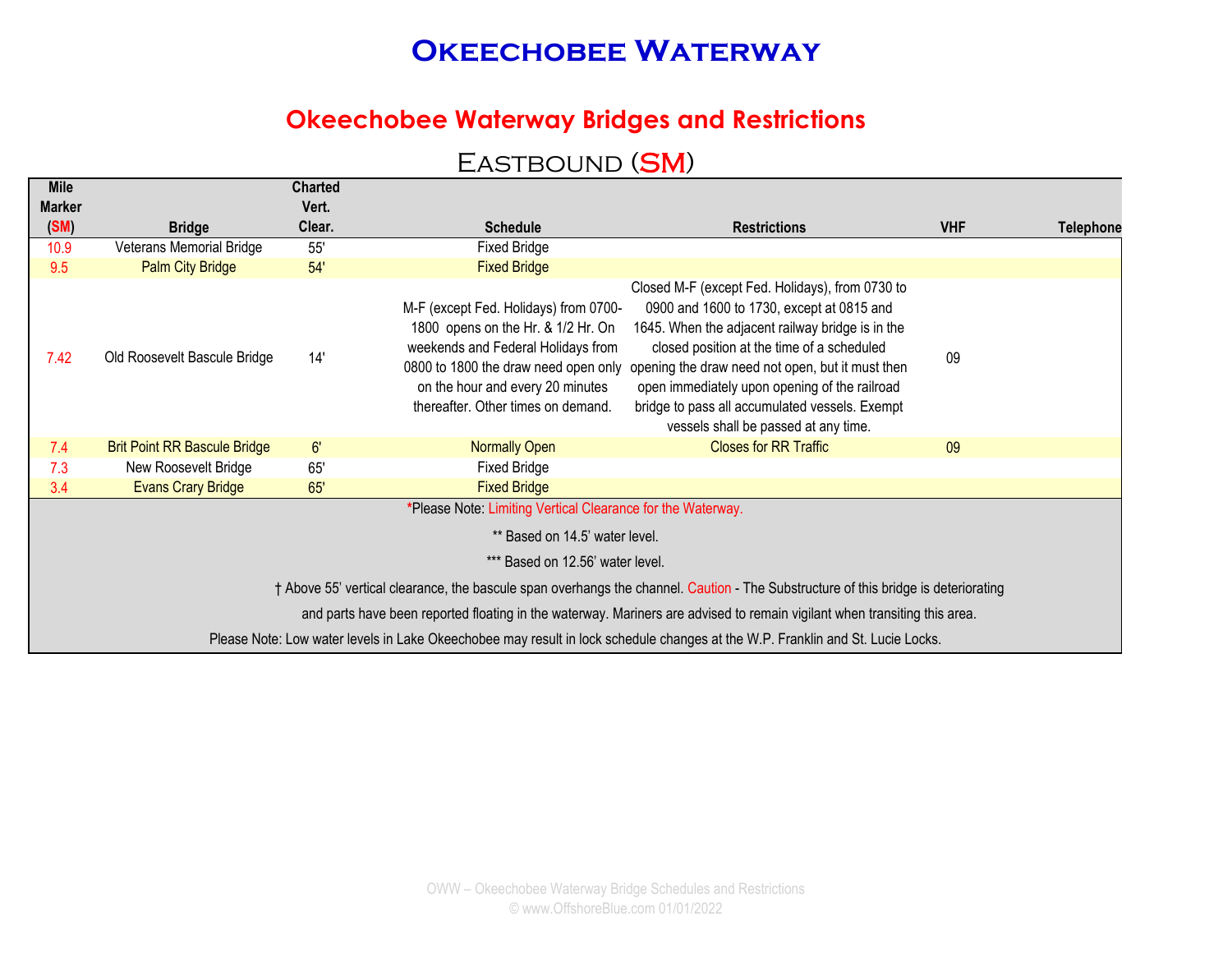#### **Okeechobee Waterway Bridges and Restrictions**

#### EASTBOUND (NM)

| <b>Mile</b>   |                                             | <b>Charted</b> |                                                                                                 |                                                                                     |            |                   |
|---------------|---------------------------------------------|----------------|-------------------------------------------------------------------------------------------------|-------------------------------------------------------------------------------------|------------|-------------------|
| <b>Marker</b> |                                             | Vert.          |                                                                                                 |                                                                                     |            |                   |
| (NM)          | <b>Bridge</b>                               | Clear.         | <b>Schedule</b>                                                                                 | <b>Restrictions</b>                                                                 | <b>VHF</b> | <b>Telephone</b>  |
| 136.3         | Sanibel Causeway Bridge                     | 70'            | Fixed Bridge "A" Span                                                                           |                                                                                     |            |                   |
| 123.4         | <b>Cape Coral Bridges</b>                   | 55'            | <b>Fixed Bridge</b>                                                                             | <b>Twin Spans</b>                                                                   |            |                   |
| 120.4         | Mid Point Memorial Bridge                   | 55'            | <b>Fixed Bridge</b>                                                                             |                                                                                     |            |                   |
| 117.4         | Caloosahatchee Bridge                       | 55'            | <b>Fixed Bridge</b>                                                                             |                                                                                     |            |                   |
| 116.8         | Thomas Edison Twin Bridges                  | 56'            | <b>Fixed Bridge</b>                                                                             | <b>Twin Spans</b>                                                                   |            |                   |
| 112.9         | † SCL RR Bascule Bridge                     | 5'             | Normally Open. Caution: Open bascule<br>over hangs channel above 55'.                           | <b>Caution: Bridge Deteriorating</b>                                                | 09         |                   |
| 112.0         | I-75 Bridges                                | 55'            | <b>Fixed Bridge</b>                                                                             | <b>Twin Spans</b>                                                                   |            |                   |
| 109.8         | Route 31/W.Piggott Bascule<br><b>Bridge</b> | 27'            | Opens on demand from 0601 - 2200.                                                               | Closed 2200 - 0600 except with 3 hours notice.                                      | 09         | 239-656-7800      |
| 100.8         | Alva Bascule Bridge                         | 23'            | Opens on demand from 0601 - 2200.                                                               | Closed 2200 - 0600 except with 3 hours notice.                                      | 09         | 239-573-1680 x408 |
| 94.0          | <b>Fort Denaud Swing Bridge</b>             | 9'             | Opens on demand from 0601 - 2200.                                                               | Closed 2200 - 0600 except with 3 hours notice.                                      | 09         | 863-675-5222      |
| 89.5          | LaBelle Bascule Bridge                      | 28'            | Opens on demand from 0600 - 2200.                                                               | Closed M-F 0700-0900 and 1600-1800. Closed<br>2200-0600 except with 3 hours notice. | 09         | 866-335-9696      |
| 68.1          | Moore Haven / Route 27 Bridge               | 55'            | <b>Fixed Bridge</b>                                                                             | <b>Twin Spans</b>                                                                   |            |                   |
| 68.0          | Moore Haven RR Swing Bridge                 | 5'             | Opens on Demand                                                                                 | Need not be opened from 2200 - 0600.                                                | 09         |                   |
| 52.7          | <b>Torry Island Swing Bridge</b>            | *** $11'$      | The draw shall open on demand from<br>0700 - 1800 M-Thu. and 0700 to 1900<br>Fri, Sat, and Sun. | Closed at all other times. (Route #2)                                               | 09         | 239-656-7800      |
| 33.7          | Port Mayaca Highway Bridge                  | ** 55'         | <b>Fixed Bridge</b>                                                                             |                                                                                     |            |                   |
| 33.0          | Port Mayaca RR Lift Bridge                  | ** $7'$        | <b>Normally Open</b>                                                                            | 49' ± Open * (Limiting Vertical Clearance)                                          | 09         |                   |
| 24.5          | Indiantown RR Swing Bridge                  | ** $7'$        | Opens on demand from 0601 - 2200.                                                               | Closed 2200-0600 except with 3 hours notice.                                        | 09         | 813-664-6240      |
| 24.4          | Big John Monahan Bridge                     | ** 55'         | <b>Fixed Bridge</b>                                                                             | <b>Twin Spans</b>                                                                   |            |                   |
| 14.9          | CR 76/SW 96th Street Bridge                 | ** 56'         | <b>Fixed Bridge</b>                                                                             |                                                                                     |            |                   |
| 12.5          | Thomas B. Manual Bridge                     | 55'            | <b>Fixed Bridge</b>                                                                             | <b>Twin Spans</b>                                                                   |            |                   |
| 12.2          | I-95 Bridges                                | 56'            | <b>Fixed Bridge</b>                                                                             | <b>Twin Spans</b>                                                                   |            |                   |
| 9.5           | <b>Veterans Memorial Bridge</b>             | 55'            | <b>Fixed Bridge</b>                                                                             |                                                                                     |            |                   |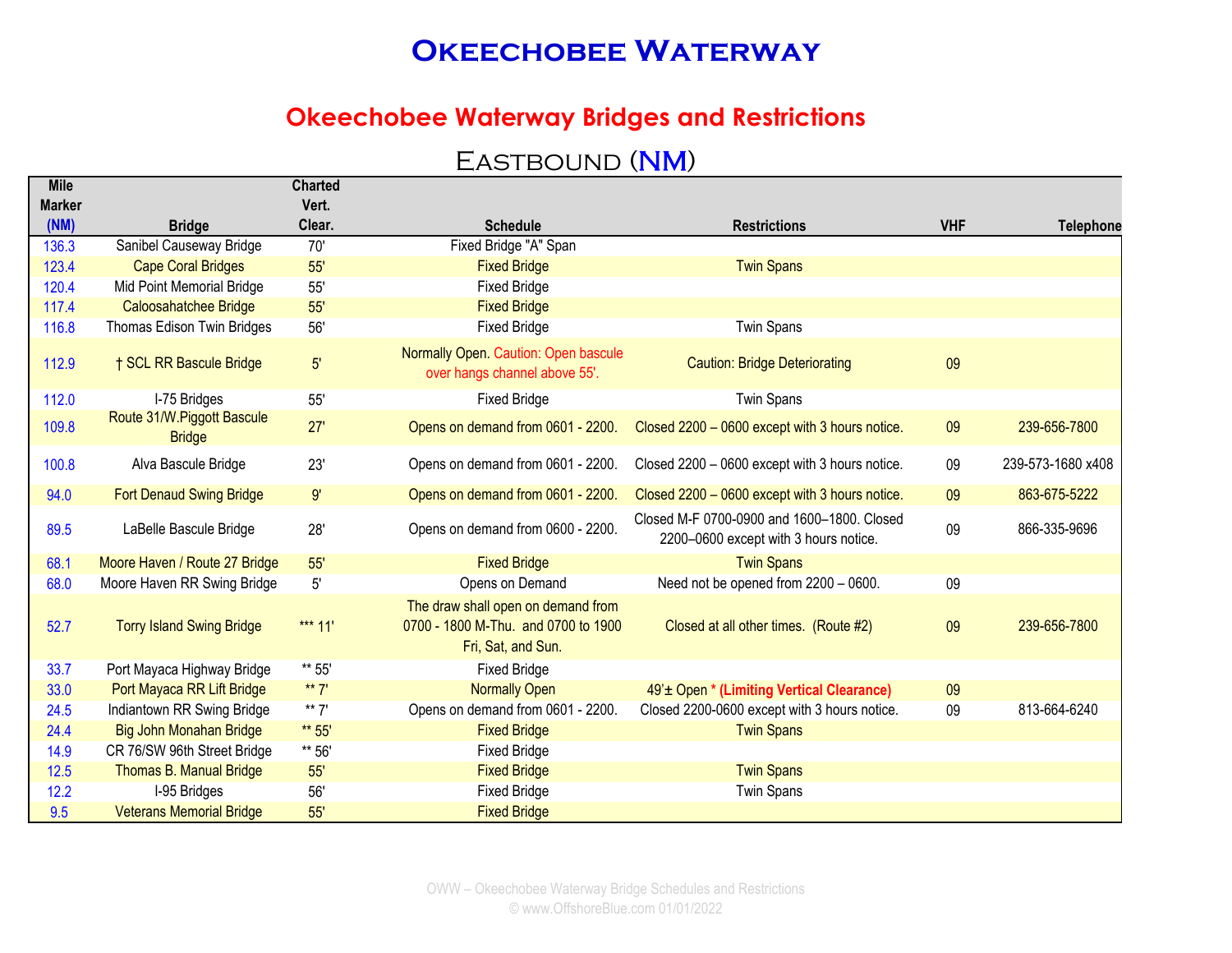### **Okeechobee Waterway Bridges and Restrictions**

#### EASTBOUND (NM)

| <b>Mile</b><br><b>Marker</b> |                                     | <b>Charted</b><br>Vert. |                                                                                                                                                                                             |                                                                                                                                                                                                                                                                                                                                                                                                                                    |            |                  |
|------------------------------|-------------------------------------|-------------------------|---------------------------------------------------------------------------------------------------------------------------------------------------------------------------------------------|------------------------------------------------------------------------------------------------------------------------------------------------------------------------------------------------------------------------------------------------------------------------------------------------------------------------------------------------------------------------------------------------------------------------------------|------------|------------------|
| (NM)                         | <b>Bridge</b>                       | Clear.                  | <b>Schedule</b>                                                                                                                                                                             | <b>Restrictions</b>                                                                                                                                                                                                                                                                                                                                                                                                                | <b>VHF</b> | <b>Telephone</b> |
| 8.3                          | <b>Palm City Bridge</b>             | 54'                     | <b>Fixed Bridge</b>                                                                                                                                                                         |                                                                                                                                                                                                                                                                                                                                                                                                                                    |            |                  |
| 6.45                         | Old Roosevelt Bascule Bridge        | 14'                     | M-F (except Fed. Holidays) from 0700-<br>1800 opens on the Hr. & 1/2 Hr. On<br>weekends and Federal Holidays from<br>on the hour and every 20 minutes<br>thereafter. Other times on demand. | Closed M-F (except Fed. Holidays), from 0730 to<br>0900 and 1600 to 1730, except at 0815 and<br>1645. When the adjacent railway bridge is in the<br>closed position at the time of a scheduled<br>0800 to 1800 the draw need open only opening the draw need not open, but it must then<br>open immediately upon opening of the railroad<br>bridge to pass all accumulated vessels. Exempt<br>vessels shall be passed at any time. |            |                  |
| 6.4                          | <b>Brit Point RR Bascule Bridge</b> | 6'                      | <b>Normally Open</b>                                                                                                                                                                        | <b>Closes for RR Traffic</b>                                                                                                                                                                                                                                                                                                                                                                                                       | 09         |                  |
| 6.3                          | New Roosevelt Bridge                | 65'                     | <b>Fixed Bridge</b>                                                                                                                                                                         |                                                                                                                                                                                                                                                                                                                                                                                                                                    |            |                  |
| 3.0                          | <b>Evans Crary Bridge</b>           | 65'                     | <b>Fixed Bridge</b>                                                                                                                                                                         |                                                                                                                                                                                                                                                                                                                                                                                                                                    |            |                  |
|                              |                                     |                         | *Please Note: Limiting Vertical Clearance for the Waterway.                                                                                                                                 |                                                                                                                                                                                                                                                                                                                                                                                                                                    |            |                  |
|                              |                                     |                         | ** Based on 14.5' water level.                                                                                                                                                              |                                                                                                                                                                                                                                                                                                                                                                                                                                    |            |                  |
|                              |                                     |                         | *** Based on 12.56' water level.                                                                                                                                                            |                                                                                                                                                                                                                                                                                                                                                                                                                                    |            |                  |
|                              |                                     |                         |                                                                                                                                                                                             | † Above 55' vertical clearance, the bascule span overhangs the channel. Caution - The Substructure of this bridge is deteriorating                                                                                                                                                                                                                                                                                                 |            |                  |
|                              |                                     |                         |                                                                                                                                                                                             | and parts have been reported floating in the waterway. Mariners are advised to remain vigilant when transiting this area.                                                                                                                                                                                                                                                                                                          |            |                  |
|                              |                                     |                         |                                                                                                                                                                                             | Please Note: Low water levels in Lake Okeechobee may result in lock schedule changes at the W.P. Franklin and St. Lucie Locks.                                                                                                                                                                                                                                                                                                     |            |                  |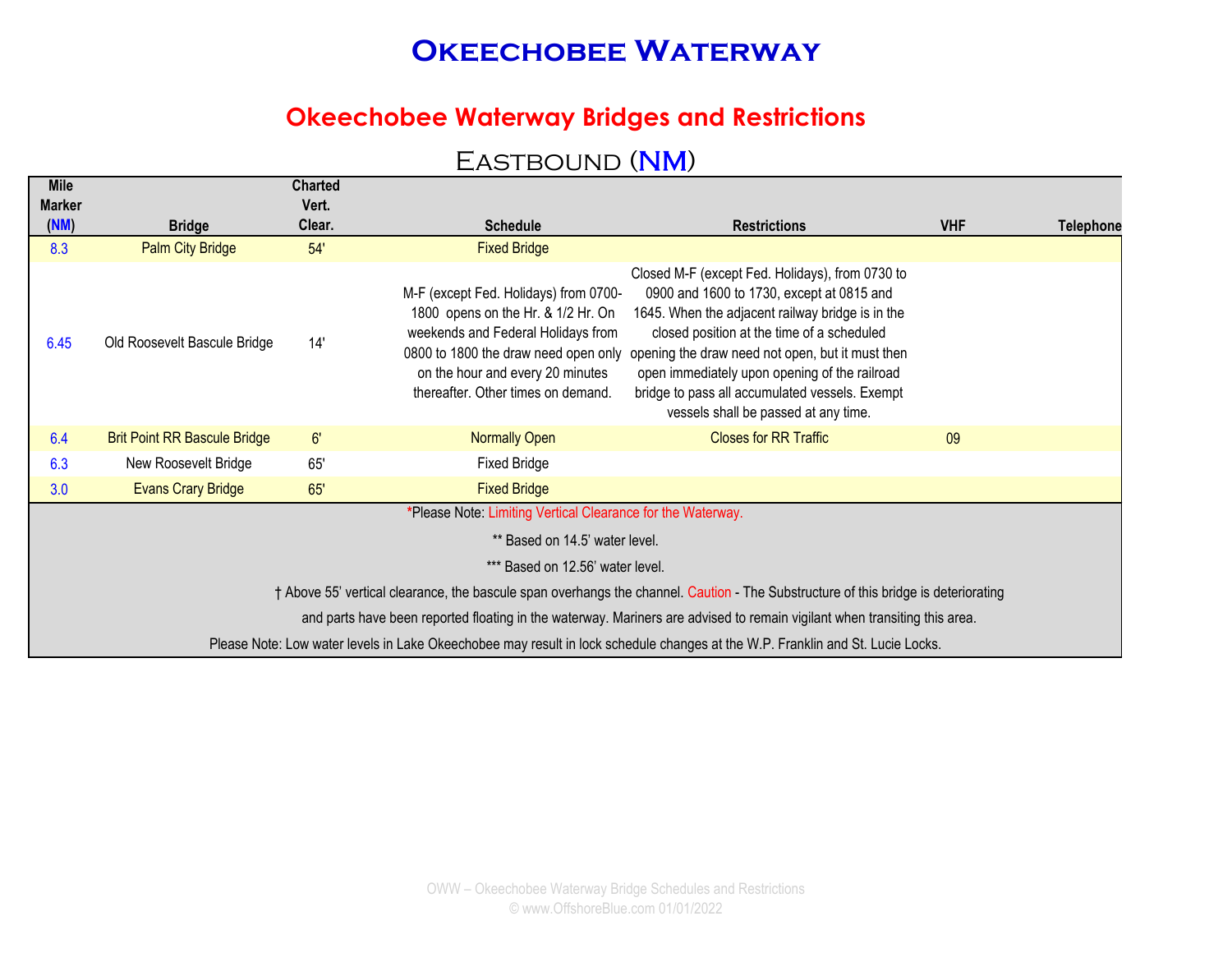#### **Okeechobee Waterway Bridges and Restrictions**

### EASTBOUND (KM)

| <b>Mile</b>   |                                             | <b>Charted</b> |                                                                                                 |                                                                                                       |            |                   |
|---------------|---------------------------------------------|----------------|-------------------------------------------------------------------------------------------------|-------------------------------------------------------------------------------------------------------|------------|-------------------|
| <b>Marker</b> |                                             | Vert.          |                                                                                                 |                                                                                                       |            |                   |
| (KM)          | <b>Bridge</b>                               | Clear.         | <b>Schedule</b>                                                                                 | <b>Restrictions</b>                                                                                   | <b>VHF</b> | <b>Telephone</b>  |
| 252.5         | Sanibel Causeway Bridge                     | 70'            | Fixed Bridge "A" Span                                                                           |                                                                                                       |            |                   |
| 228.5         | <b>Cape Coral Bridges</b>                   | 55'            | <b>Fixed Bridge</b>                                                                             | <b>Twin Spans</b>                                                                                     |            |                   |
| 223.1         | Mid Point Memorial Bridge                   | 55'            | <b>Fixed Bridge</b>                                                                             |                                                                                                       |            |                   |
| 217.4         | Caloosahatchee Bridge                       | 55'            | $\Omega$                                                                                        |                                                                                                       |            |                   |
| 216.3         | Thomas Edison Twin Bridges                  | 56'            | <b>Fixed Bridge</b>                                                                             |                                                                                                       |            |                   |
| 209.1         | † SCL RR Bascule Bridge                     | 5'             | Normally Open. Caution: Open bascule<br>over hangs channel above 55'.                           | <b>Caution: Bridge Deteriorating</b>                                                                  | 09         |                   |
| 207.4         | I-75 Bridges                                | 55'            | <b>Fixed Bridge</b>                                                                             | <b>Twin Spans</b>                                                                                     |            |                   |
| 203.3         | Route 31/W.Piggott Bascule<br><b>Bridge</b> | 23'            | Opens on demand from 0601 - 2200.                                                               | Closed 2200 - 0600 except with 3 hours notice.                                                        | 09         | 239-656-7800      |
| 186.7         | Alva Bascule Bridge                         | 23'            | Opens on demand from 0601 - 2200.                                                               | Closed 2200 - 0600 except with 3 hours notice.                                                        | 09         | 239-573-1680 x408 |
| 174.1         | <b>Fort Denaud Swing Bridge</b>             | 9'             | Opens on demand from 0601 - 2200.                                                               | Closed 2200 - 0600 except with 3 hours notice.                                                        | 09         | 863-675-5222      |
| 165.8         | LaBelle Bascule Bridge                      | 28'            | Opens on demand from 0601 - 2200.                                                               | Closed M-F 0700 - 0900 and 1600 - 1800.<br>Closed from 2200-0600 daily except with 3 hours<br>notice. | 09         | 239-728-2704      |
| 126.2         | Moore Haven / Route 27 Bridge               | 55'            | <b>Fixed Bridge</b>                                                                             | <b>Twin Spans</b>                                                                                     |            |                   |
| 126.0         | Moore Haven RR Swing Bridge                 | $5'$           | Opens on Demand                                                                                 | Need not be opened from 2200 - 0600.                                                                  | 09         |                   |
| 97.7          | <b>Torry Island Swing Bridge</b>            | *** $11'$      | The draw shall open on demand from<br>0700 - 1800 M-Thu. and 0700 to 1900<br>Fri, Sat, and Sun. | Closed at all other times. (Route #2)                                                                 | 09         | 239-656-7800      |
| 62.4          | Port Mayaca Highway Bridge                  | ** 55'         | <b>Fixed Bridge</b>                                                                             |                                                                                                       |            |                   |
| 61.2          | Port Mayaca RR Lift Bridge                  | ** $7'$        | <b>Normally Open</b>                                                                            | 49' ± Open * (Limiting Vertical Clearance)                                                            | 09         |                   |
| 45.4          | Indiantown RR Swing Bridge                  | ** $7'$        | Opens on demand from 0601 - 2200.                                                               | Closed 2200-0600 except with 3 hours notice.                                                          | 09         | 813-664-6240      |
| 45.2          | Big John Monahan Bridge                     | ** 55'         | <b>Fixed Bridge</b>                                                                             | <b>Twin Spans</b>                                                                                     |            |                   |
| 27.5          | CR 76/SW 96th Street Bridge                 | ** 56'         | <b>Fixed Bridge</b>                                                                             |                                                                                                       |            |                   |
| 23.2          | Thomas B. Manual Bridge                     | 55'            | <b>Fixed Bridge</b>                                                                             | <b>Twin Spans</b>                                                                                     |            |                   |
| 22.5          | I-95 Bridges                                | 56'            | <b>Fixed Bridge</b>                                                                             | <b>Twin Spans</b>                                                                                     |            |                   |
| 17.5          | <b>Veterans Memorial Bridge</b>             | 55'            | <b>Fixed Bridge</b>                                                                             |                                                                                                       |            |                   |